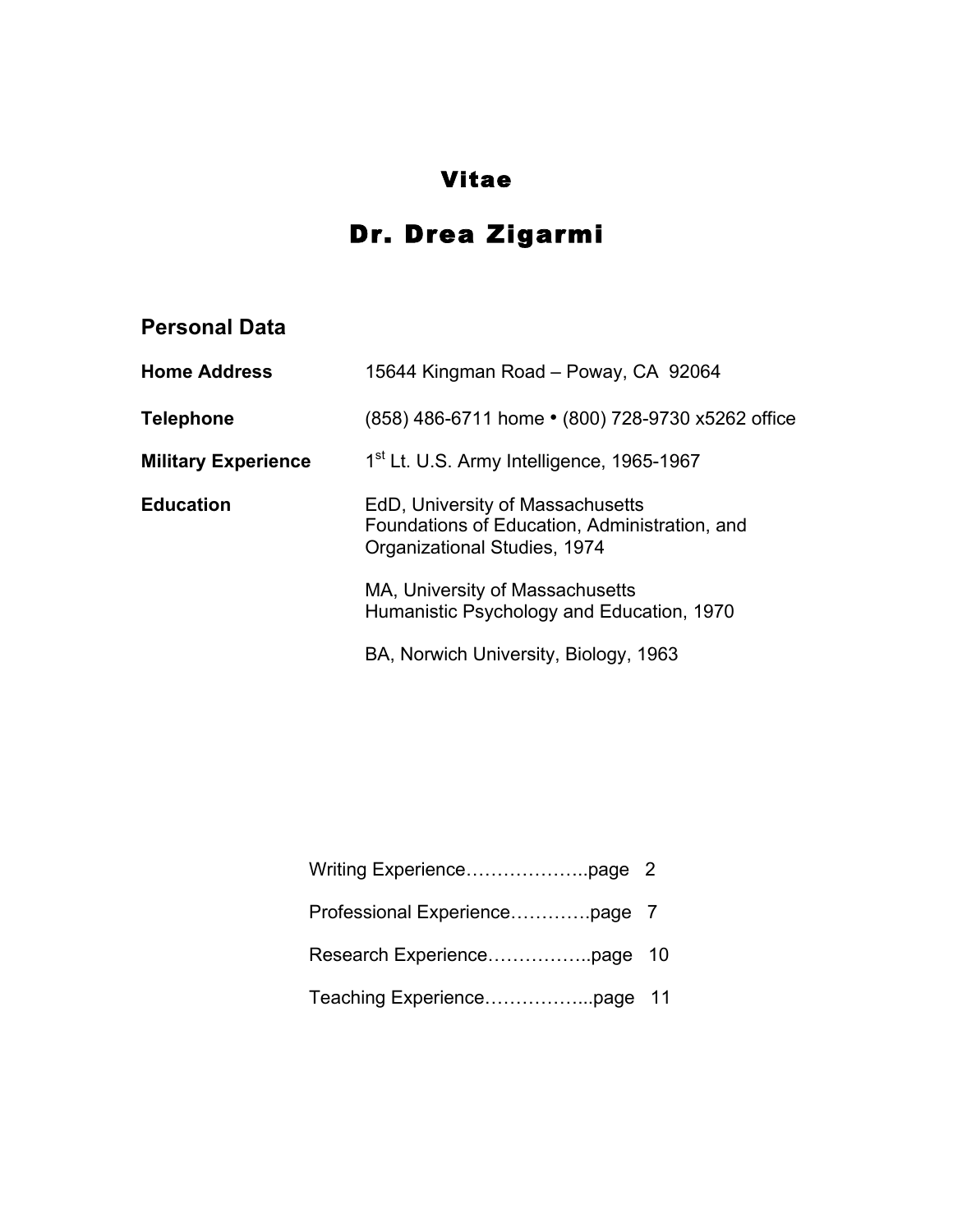### **Writing Experience**

#### **Books**

Zigarmi, D., Fowler, S & Lyles, R. *Achieve Leadership Genius: How You Lead Depends Upon Who, What, Where, and When You Lead.* Prentice Hall, 2007.

Zigarmi, D., Blanchard, K., O'Connor, M., & Edeburn, C., *The Leader Within: Knowing Enough About Your Self to Influence Others.* Prentice Hall, 2005.

Fowler-Woodring, S. & Zigarmi, D. *Team Leaders Idea-A-Day Guide.* Dartnell Publications, 1997.

Zigarmi, D., Edeburn, C., and Blanchard, K. *Research on the LBAII®: A Validity and Reliability Study .*the Ken Blanchard Companies, 1991, 1993, 1995, 1997,  $(4<sup>th</sup>$  edition).

Blanchard, K., Zigarmi, P., & Zigarmi, D. *Leadership and the One Minute Manager.* William Morrow, 1985.  $2^{nd}$  Ed, 2013.

#### **Book Chapters**

Shuck, B., Nimon, K. & Zigarmi, D., (2014) Employee Engagement in Human Resource Development Research and Practice: Exploring the Philosophical Underpinnings, Measurement and Interventions. In N.E. Chalofsky, T.S. Rocco, and M.L. Morris (Eds.), *The Handbook of Human Resource Development: The discipline and the profession.,*(pp.605-622). Hoboken, NJ: Jossey-Bass.

Zigarmi, D., Houson, D., Witt, D., & Diehl, J. (2012). "Creating a Culture of Employee Work Passion" in E., Biech, (Ed.), *Developing Talent for Organizational Results,* (pp.265- 278), San Francisco: CA: Pfeiffer, A Wiley Imprint,

Blanchard, S., Zigarmi, D., Houson, D and Essary, V. (2011). "The Leadership-Purpose Chain in Governmental Organizations. In A. Balutis & T. Buss (Eds) *Transforming American Government: Rebooting the Public Square,*.(pp.322-338*)*, M.E. Sharpe, Armonk: NY

Blanchard, K., Stoner, J., and Zigarmi, D., (2006). "The Power of Vision" in *Leading at a Higher Level,* Pearson Prentice Hall, Saddleback: NJ, 21-36.

Blanchard, K., Blanchard, M., Carew, D., Parisi-Carew, E., Finch, F., Hawkins, L., Zigarmi, D., and Zigarmi, P. (2006). "Situational Leadership® II: The Integrating Concept" in *Leading at a Higher Level*, Pearson Prentice Hall, Saddleback: NJ, 85-100.

Blanchard, K., Blanchard, S., and Zigarmi, D. (2006). "Servant Leadership" in *Leading at a Higher Level,* Pearson Prentice Hall, Saddleback: NJ, 255-282.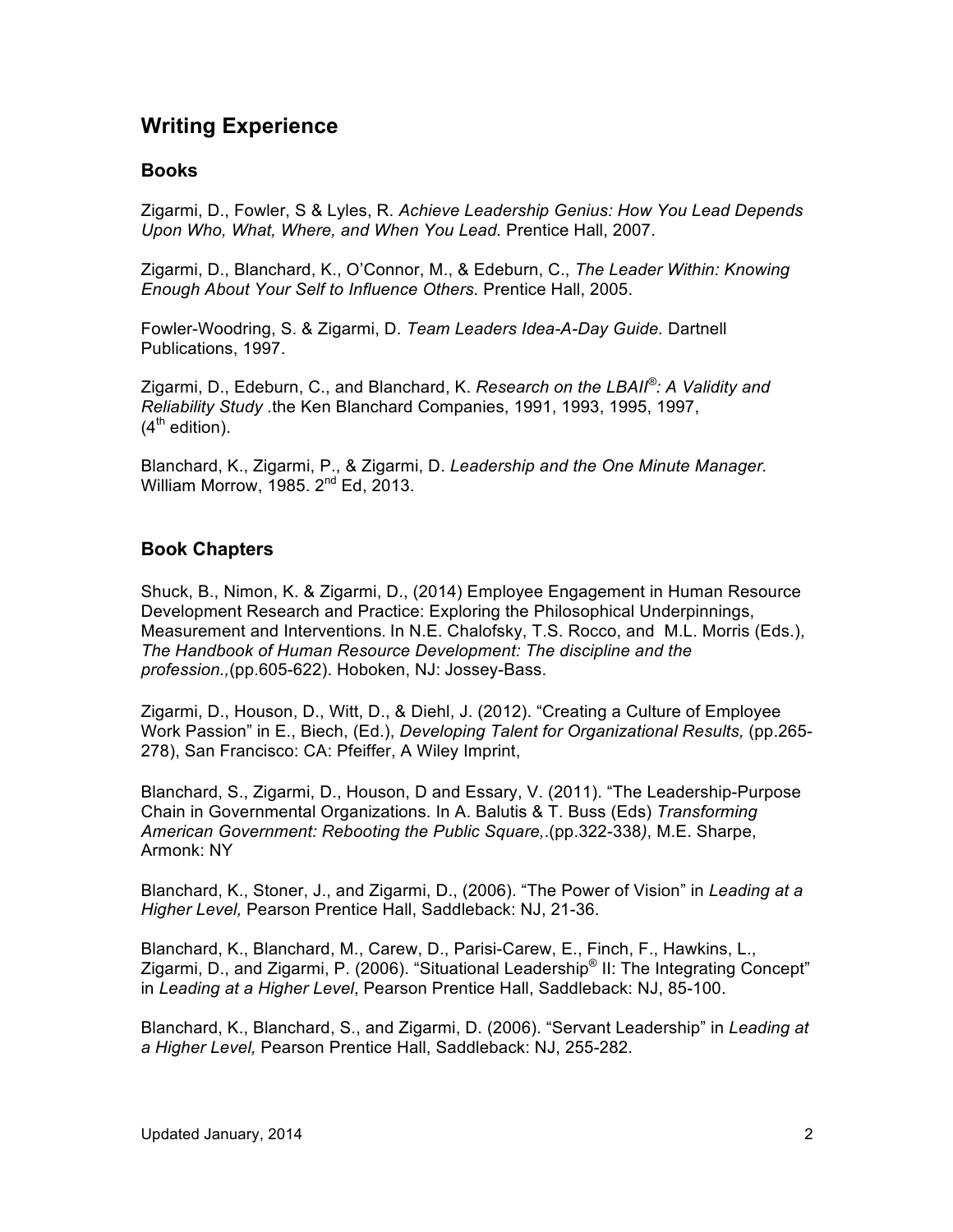Zigarmi, P. and Zigarmi, D. (1970). "Developing Administrative Support for Teacher Centers, " in *Starting a Teachers' Center,* Kathleen Devaney, Editor, Columbia Teachers College Press, New York: NY,241-268

Zigarmi, P., Amory, J., and Zigarmi, D. (1979). "Supporting Individualized Staff Development," in *Perspectives on Staff Development,* Ann Lieberman, Editor, Columbia Teachers, 24-34. College Press, New York: NY, 161-173.

#### **Refereed Journal Articles (published)**

Nimon, K. Shuck, B. & Zigarmi, D. (2015). Latent Semantic Analysis: Examining Manifest Validity of Employee Engagement Measures. On-line *Journal of Happiness Studies.*doi:10.1007/s10902-015-9636-6

Junhee, K, Nimon, K., Song, J. & Zigarmi, D. (2015). Toward employee work passion and performance: A validation of the work cognition inventory in Korea. On-line *Human Resource Development International*.doi:10.1080/13678868.2015.1026550

Nimon, K. & Zigarmi, D. (2015).The Work Intention Inventory- Short Form*. New Horizons in Adult Education and Human Resource Development, 27,* (1), 15- 27.doi:10.1002/nha3.20090

Shuck, B., Zigarmi, D., & Owen, J. (2015). Psychological needs, employee engagement, and work intentions: A Bayesian multi-measurement mediation approach and implications for HRD. *European Journal of Training & Development, 39, (1)*, 2-21. doi:10.1108/EJTD-08-2014-0061

Nimon, K., & Zigarmi, D. (2014*).*The Work Cognition Inventory-Revised. *Journal of Career Assessment, 23,* (1), 117-136. doi:10.1177/1069072714523241

Roberts, T. P. & Zigarmi, D. (2014).The Impact of Dispositional Cynicism on Job Specific Affect and Work Intentions. *International Journal of Psychology,* 49, (5), 381-389.doi: 10.1002/ijop.12051

Facer, D., Galloway, F., Inoue, I., & Zigarmi, D. (2014). Creation of the Motivation Beliefs Inventory. *Journal of Business Administration Research*, 3, (1), 1-18. doi:10.5430/jbar.v3n1p1

Shuck, B. Ghosh, R., Zigarmi, D. & Nimon, K. (2013). The jingle jangle of engagement: Further exploration of the emerging construct and implications for organizational learning and workplace performance .*Human Resource Development Review, 12, (1), 11-35. doi: 10. 1177/15344884312463921*

Zigarmi, D. & Roberts, T.P. (2012).Leader values as predictors of employee affect and work passion intentions. *Journal of Modern Economy and Management,* 1, (1), 1-32. ISSN 2051-2961

Zigarmi, D., Nimon, K., Houson, D., Witt, D., & Diehl, J. (2012).The work intention inventory: Initial evidence of construct validity*. Journal of Business Administration Research*, 1, (1), 24-42.doi:10.5430.jbar.vinlp24

Updated January, 2014 3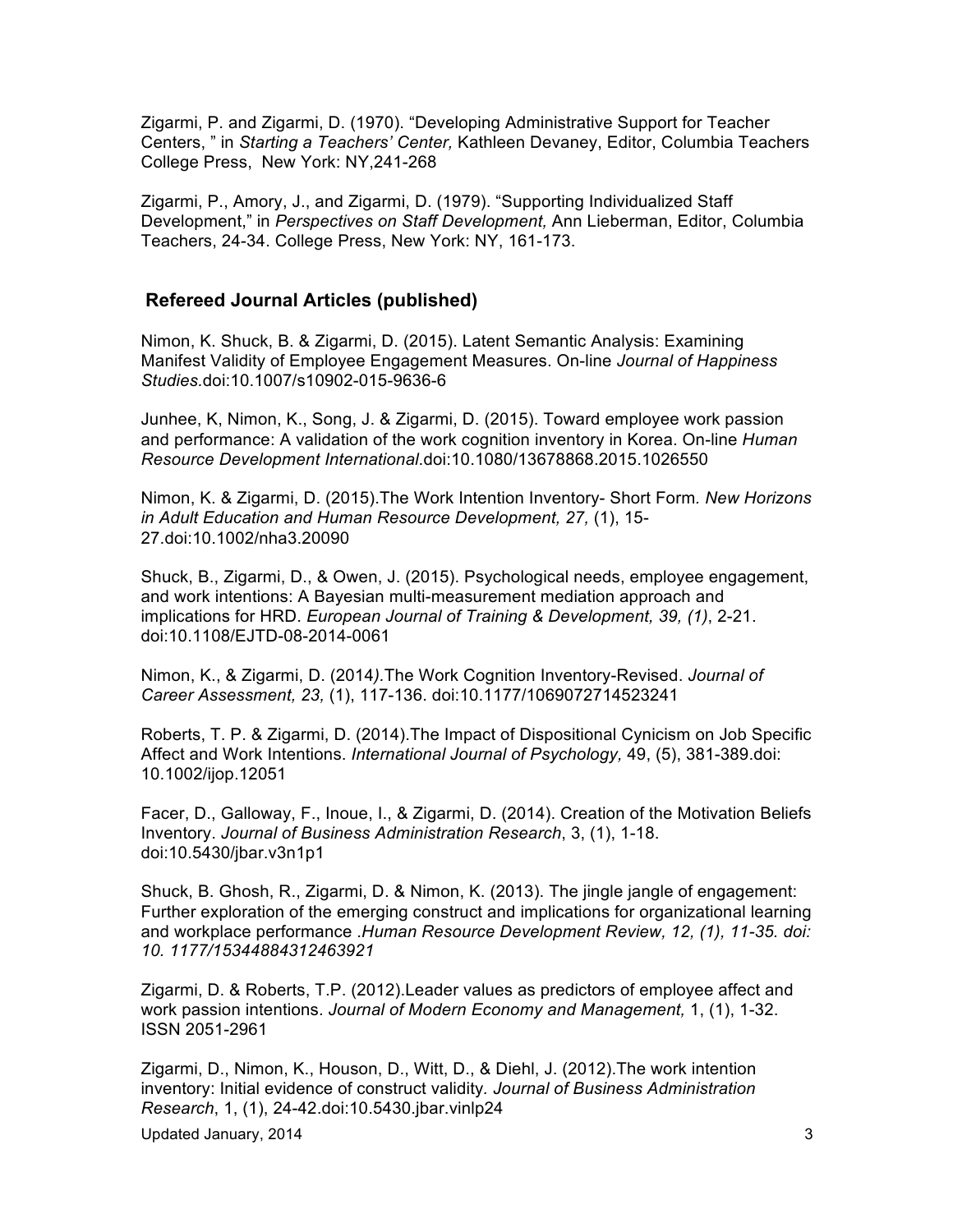Benson, J., Zigarmi, D., & Nimon, K., (2012).Manager's emotional intelligence, their perceived use of directive and supportive behaviors and resultant employee satisfaction. *Journal of Business Administration Research, 1, (2), 30-50.*doi:105430/jbar.v1n2p

Zigarmi, D & Nimon, K. (2011).A cognitive approach to work intention: The stuff that employee work passion is made of? *Advances in Human Resources Development,* 13, (4), 443-457.doi:10.1177/1523422311431152

Zigarmi, D., Nimon, K., Houson, D., Witt, D. and Diehl, J (2011).A preliminary field test of an employee work passion model. *Human Resource Development Quarterly,* 22, (2), 195-221.doi:10.1002/hrdq.20076

Nimon, K, & Zigarmi, D. (2011).Employee work passion: The assessment of a multinational. *Advances in Human Resource Development,* 13, (4), 494-507.doi: 10.1177/1523422311431681

Nimon, K., Zigarmi, D., Houson, D., Witt, D. and Diehl, J (2011).The work cognition inventory: Initial evidence of construct validity. *Human Resource Development Quarterly,*  22, (1), 7-35*.*doi:10.1002/hrdq.20064

Nimon, K., Zigarmi, D. and Allen, J. (2011).Measures of program effectiveness based on retrospective data: Are all data created equal? *American Journal of Evaluation,* 32, (1) 8- 28.doi: 10.1177/1098214010378354

Zigarmi, D., Nimon, K., Houson, D., Witt, D., & Diehl, J. (2009) Beyond engagement: Toward a framework and operational definition for employee passion. *Human Resource Development Review*, 8, (3), 300-316.doi:10.1177/1534484309338171

Murphy, E.F., Snow, W.A., Carson, P. & Zigarmi, D. (1997).Values, sex differences and psychological androgyny. *International Journal of Value-Based Management,* 10, (1), 69-99.

Blanchard, K., Zigarmi, D. and Nelson, R. (1993). Situational leadership® after 25 years: A retrospect. *Journal of Leadership & Organizational Studies,* 1, (1), November, 21-36.

Blanchard, K., Zigarmi, D. and Zigarmi, P. (1987).Situational leadership®: 'Different strokes for different folks. *National Elementary Principal,* 66, (4), March, 2-16.

Greeson, L. and Zigarmi, D. (1985).Piaget, learning theory and mental imagery: Toward a curriculum of visual thinking. *Journal of Humanistic Education and Development,* 24, (1), September, 40-48.

Zigarmi, D. (1981).Leadership and School Climate: A Data-Based Approach to Administrative Training," *Journal of Staff Development,* 2, (2), May, 93-115.

Zigarmi, D. and Zigarmi, P., (1980). A Personal View of the Problems of Being an Ethnographer, *Journal of Classroom Interaction,* 16, (1), Winter, 19-24.

Updated January, 2014 **4 4** Zigarmi, D. and Zigarmi, P., (1980). The Psychological Stresses of Ethnographic Research, *Education and Urban Society,* 11, (5), May, 291-321.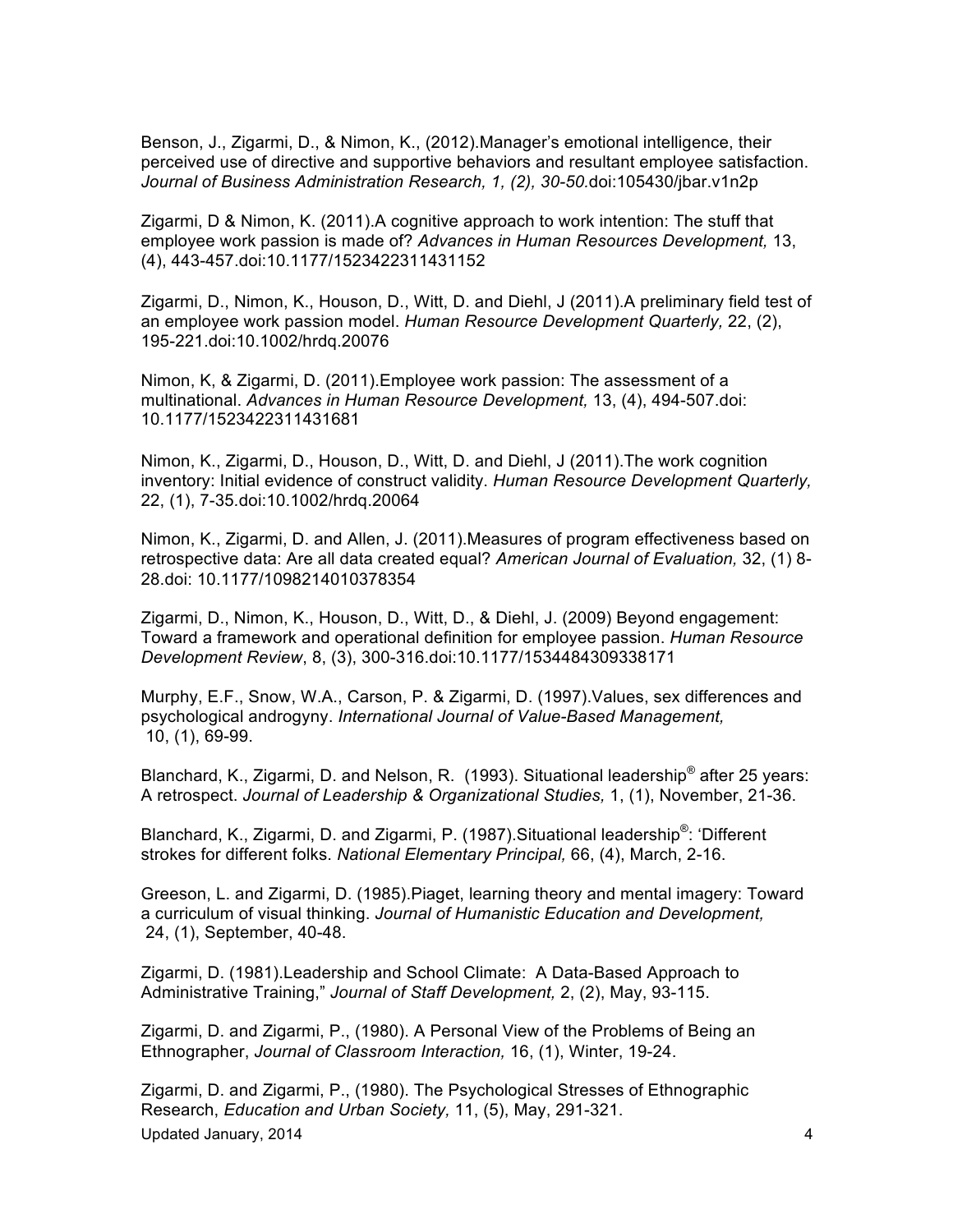Zigarmi, D. and Zigarmi, P., (1979). Teacher Centers: Threat or Promise for Principals, *National Elementary Principal,* 58, (4), June, 52-57.

Zigarmi, D. and Sinclair, R., (1979). Effect of a Strike on Organizational Climate, *Education,* 99, (3), Spring, 270-278.

Zigarmi, D., Trusty, K., and Wood, S. (1979). Teaching Children about Aging: Some Reasons and Possibilities, *OASCD Journal,* 1, (4), Summer, 15-17.

Zigarmi, D. and Edeburn, C., (1978). Organizational Climate and IGE: An Assessment and Implications, *AIGE Forum,* 3, (1), Fall, 30-32.

Sinclair, R. & Zigarmi, D., (1978). "An Evaluative Research Study to Analyze the Effects of a Middle School Interdisciplinary Staffing Pattern and a Middle School Departmentalized Staffing Pattern on Student Achievement Levels, Perceptions of School Environment and Attitudes Towards Teachers," *Middle School Research Annual,* 1-10.

Zigarmi, D. & Edeburn, C., (1978). "Organizational Climate and IGE: An Unexpected Find," *EAP Review,* Spring, 19-22.

Zigarmi, D. and Zigarmi, P., (1978). "The Psychological Stresses of Ethnographic Research," *Research and Development Center for Teacher Education Monograph,* University of Austin, May, 41 pages.

Zigarmi, D. & Sinclair, R., (1978). "Effect of a Strike on Organizational Climate and Leadership," *Middle School Research Annual,* 24-33.

Zigarmi, D., (1977). "Research on Education Innovations and Its Implications for Evaluation Procedures," *EAP Review*, Winter, 1-10.

Zigarmi, D. and Zigarmi, P., (1977). A Creative Goal Setting Procedure, *National Association of Laboratory Schools Journal,* October, 30-40.

Zigarmi, D. (1976). "Assisting Educational Innovators," State of South Dakota Publication, Title III Office, January, 1-56.

Blanchard, K., Zigarmi, D., and Hersey, P., (1974). "Classroom Leadership: John Dewey Operationalized," *MEFORUM,* 1:3, Fall, 68-73.

#### **Refereed Journal Articles or Book Chapters (in press)**

Zigarmi, D., Roberts, T.P., Randolph, A. (2015). Employee's Perceived Use Leader Power and the Implications For Affect and Work Intentions. *Human Resource Development Quarterly*

Updated January, 2014 **5**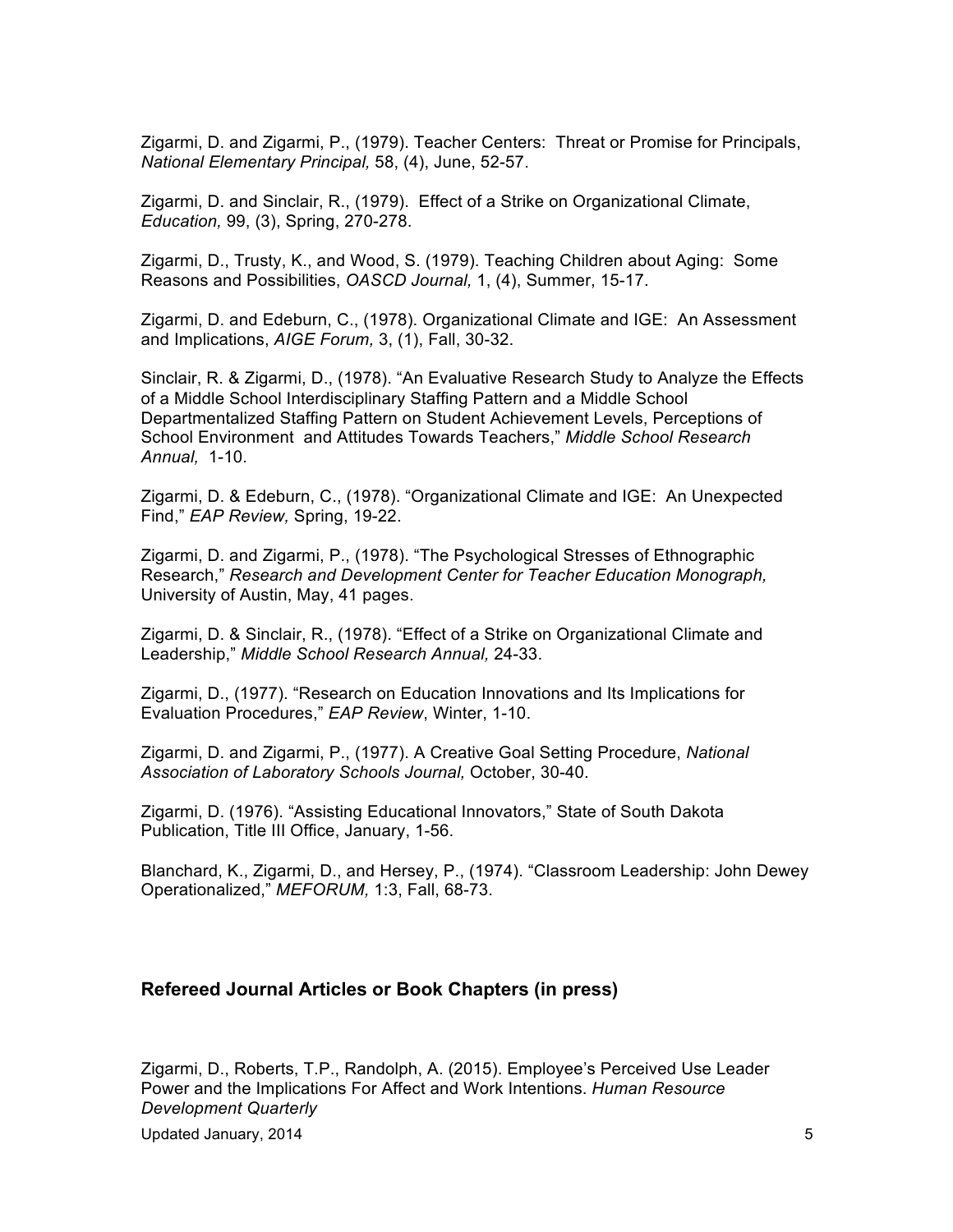#### **Refereed Journal Articles (under review)**

.Lion, R., Zigarmi, D & Bolinger, A.(2015) Do Pronouns Predict Job Attitudes? An Empirical Assessment of the Reich Test. **Manuscript submitted for publication.**

Zigarmi, D., Galloway, F. & Roberts, T. P. (2015). Work Locus of Control, Motivational Outlooks, Employee Work Passion and Work Intentions: A Field Test of an Appraisal Model. **Manuscript submitted for publication.**

Shuck, B. Zigarmi, D. &Nimon, K. (2015).Untangling the Jangle: Examining the Common and Unique Variance of Employee of Engagement **Manuscript submitted for publication.**

Joo, B., Zigarmi, D., Nimon, K., & Shuck, B. (2015). How Employee Perceptions of Work Environment Relate to Cognitive Engagement and Psychological Well-Being: A South Korean Application. **Manuscript submitted for publication.**

Flores, P & Zigarmi, D (2015). Situational Leadership II: An Impact Study**. Manuscript submitted for publication.**

#### **Non-Refereed Publications**

Zigarmi, D., Diehl, J., Houson, D., & Witt, D. (2014) *"10* Performance Management Process Gaps". *Training Magazine* July/August, 26-28.

Zigarmi, D. Diehl, J. Houson, D. & Witt, D. (2013) "Manager Meetings and Motivation." *Training Magazine* July/August, 27-28.

Zigarmi, D., Diehl, J., Houson, D., & Witt, D. (2011)."Employee Work Passion: What's Important in Creating a Motivating Work Environment and Whose Job Is It?" *Training Magazine, July*/August, 24-27.

Zigarmi, D. & Blanchard, S., (2010)"The Leadership-Profit Chain."*Chief Learning Officer, 9*, (5), 30- 48.

Zigarmi, D., Houson, D., Diehl, J. & Witt, D., (2010). "Employee Work Passion: A New Look at Engagement." *Chief Learning Officer,* 9 (6), 32-35.

Zigarmi, D. & Blanchard, S. (2010). "Seeing the Big-Little Picture." *Talent Management Magazine,* October.

Zigarmi, D. (2008). "Just leadership: Creating a Values-driven Community." *Leader to Leader,* No.47, winter, 33-39.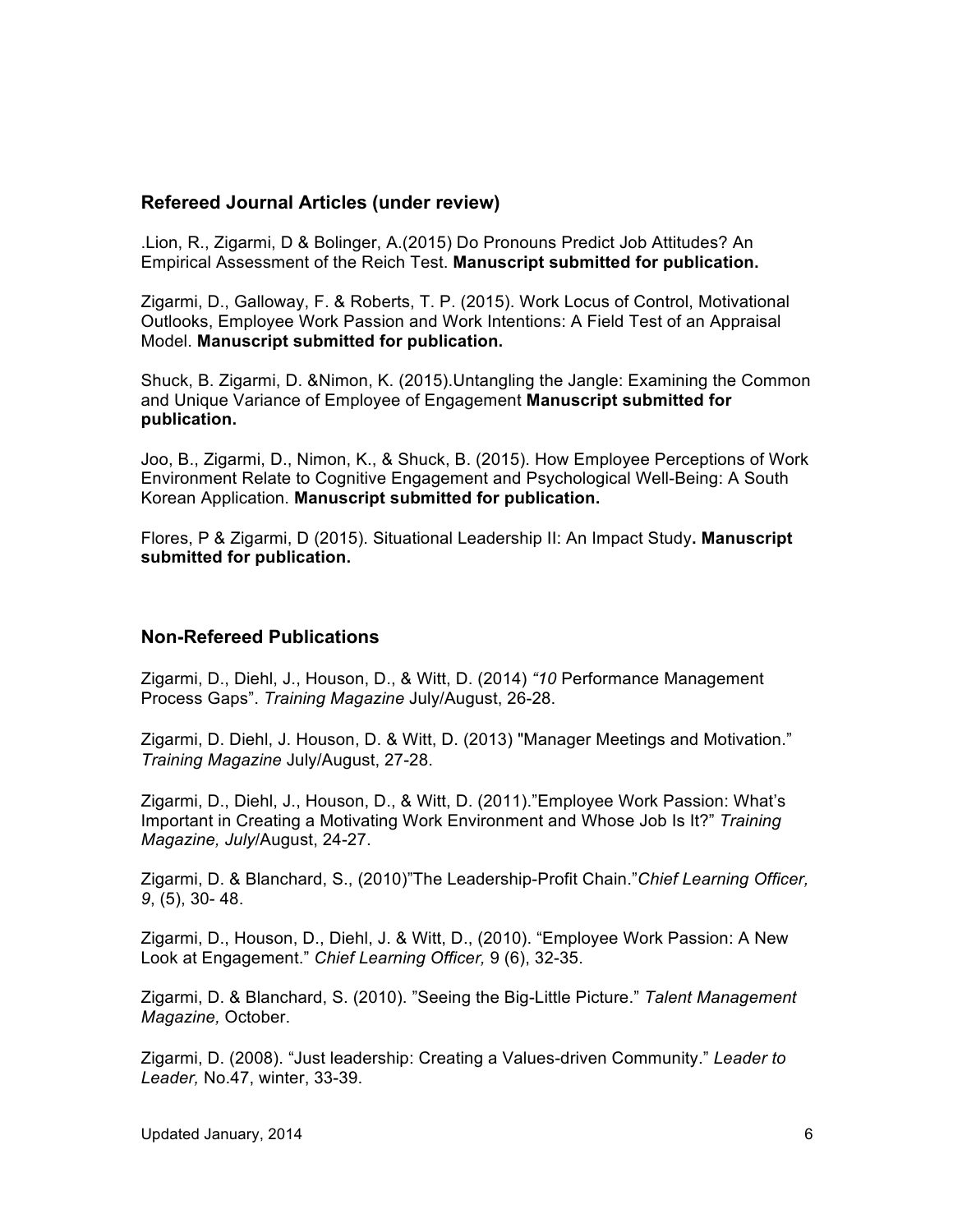Zigarmi, D., Lyles, R., & Fowler, S., (2005)."Contextual Leadership: The Rosetta Stone to Effective Leadership", *Leader to Leader,* No.38, 37-44.

O'Connor, M. & Zigarmi, D., (1988).Leadership and Excellence by Managing Our Motivations and Situations. *Learning Network,* August, 12-23.

Zigarmi, P., Amory, J., & Zigarmi, D., (1979) "Supporting Individualized Staff Development," *The Developer,* NSDC Newsletter, February.

#### **Instruments and Assessments**

Zigarmi, D., & Finch, F "Performance Management Assessment." Published and sold by The Ken Blanchard Companies<sup>®</sup>, 1991. (This is an 80-item form, self and other, Developed to measure perceptions of the performance management process in a company. It contains 16 subscales such as Goal Setting, Measures and Standards, Feedback, Performance Evaluation Perceptions, etc. Also written was a 45-page Feedback Guide)

- Ryan, S., Heil, G., Tate, R., and Zigarmi, D. "Legendary Service Leader Assessment." Published and sold by The Ken Blanchard Companies, 1991. (This is a 65-item form Developed for employees to rate their bosses' focus on Customer Service. It contains 19 subscales such as Recovery, Risk Taking, Autonomy, Vision and Values, etc. Also Written was a 140-page Feedback Guide.)
- Sinclair, R., and Zigarmi, D. "Student Perceptions of School Climate." Published and Sold by The Ken Blanchard Companies, 1980. (This is a 60-item form developed for Students in grades 6-12. It contains four subscales to assess areas of Communication, School Spirit, Student Involvement in Decision Making, and Academic Pressure.)

Zigarmi, D., and Edeburn, C. "Staff Development and School Climate Assessment Questionnaire." Published and sold by The Ken Blanchard Companies, 1980. (This is a 68-item form developed for staff and faculty use. It contains six Subscales to assess faculty perceptions in the areas of Communication, Innovation, Decision Making, Advocacy, Evaluations, and In-Service.)

Blanchard, K., Hambleton, R.K., Zigarmi, D., & Forsyth, D. "Leader Behavior Analysis II<sup>®</sup>, Self" (Form A), published and sold by The Ken Blanchard Companies, 1996. (This instrument consists of 20 situations which, when scored, gives the leader a profile for leadership flexibility and effectiveness.)

Blanchard, K., Hambleton, R.K., Zigarmi, D., & Forsyth, D. "Leader Behavior Analysis II<sup>®</sup>, Other" (Form A), published and sold by The Ken Blanchard Companies, 1996. (This instrument consists of 20 situations which, when scored, gives the leader a profile for leadership flexibility and effectiveness as seen by the subordinate, associate or supervisor.)

Updated January, 2014 **7** and 2014 Parisi-Carew, E., Carew, D., Zigarmi, D. & Blanchard, K. "Team Leader Behavior Analysis II, Self" (Form A), published and sold by The Ken Blanchard Companies, 1996. (The instrument consists of 20 situations which, when scored, gives the team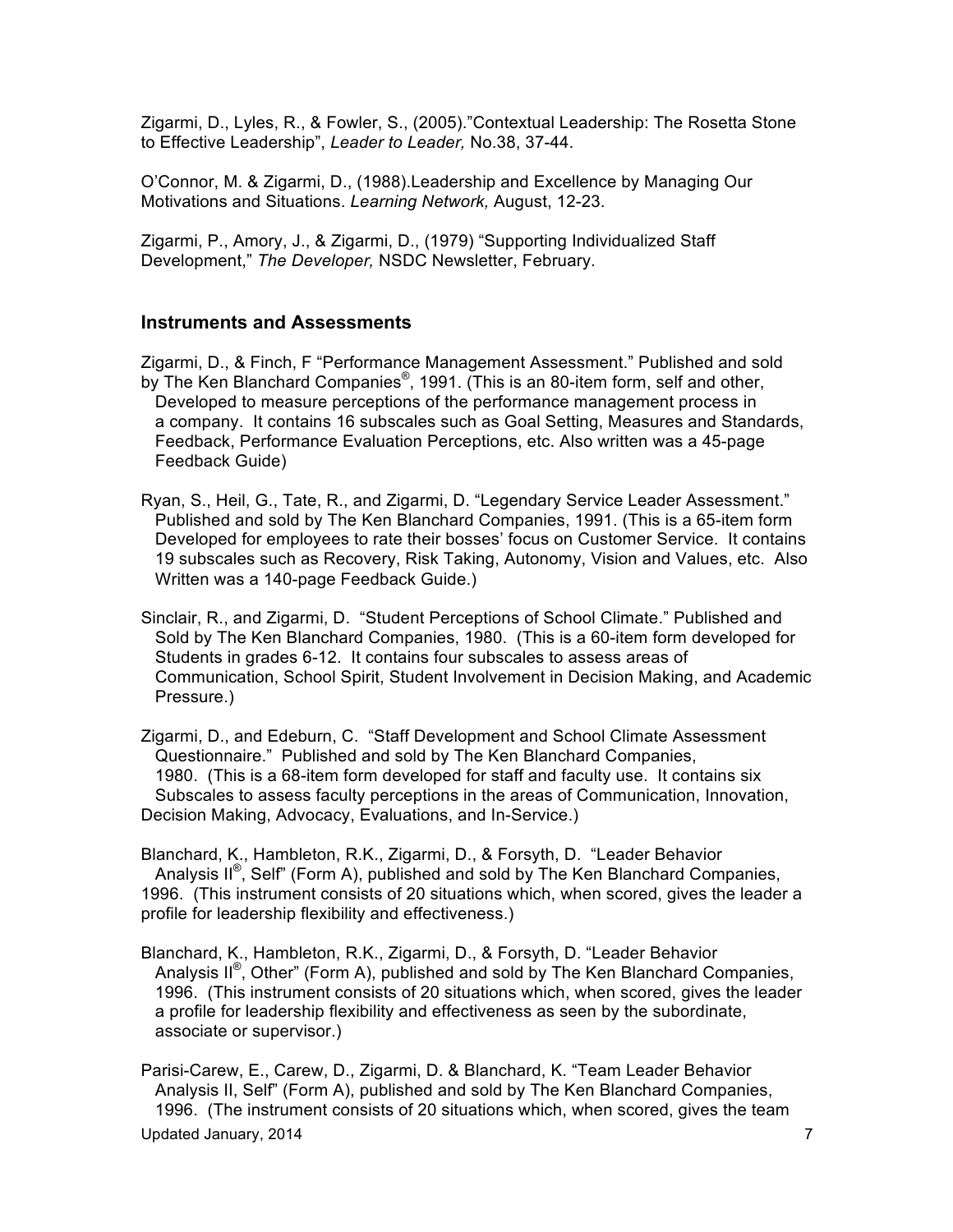leader a profile for team leadership flexibility and effectiveness.)

Zigarmi, D., Zigarmi, P., Edeburn, C., and Blanchard, K. "Leader Action Profile," published and sold by The Ken Blanchard Companies, 1996. (This is a computer scored 50-item instrument which gives the leader data on their use of the seven directive and supportive behaviors used in the Situational Leadership<sup>®</sup> II Model.

#### **Training Program Manuals and Facilitator Guides**

Fowler, S., Facer, D. & Zigarmi, D. "Optimal Motivation". 2013 published and sold by The Ken Blanchard Companies (Facilitator Guide and Participant Workbook)

Zigarmi, D., Fowler, S., and Blanchard, K. "Creating A Values-Based Community". 2006 published and sold by The Ken Blanchard Companies (Participant Workbook)

Stoner, J., and Zigarmi, D. "Creating Your Organization's Future," 1993, published and sold by The Ken Blanchard Companies. (Participant Workbook and Facilitator Guide.)

Zigarmi, D., O'Connor, M., and Blanchard, K. "The Leadership Bridge: DISC and Situational Leadership<sup>®</sup> II," 1992, published and sold by The Ken Blanchard Companies. (Participant Workbook and Facilitator Guide.)

Zigarmi, P., Blanchard, K., and Zigarmi, D. "Situational Leadership® II," 2001, published and sold by The Ken Blanchard Companies. (Participant Workbook and Facilitator Guide.)

Zigarmi, D., O'Connor, M., and Fowler, S. "DISCovering Self and Others," 1996, published and sold by The Ken Blanchard Companies. (Participant Workbook and Facilitator Guide.)

Zigarmi, D., Fowler, Susan, and Zigarmi, Patricia, "Giving Feedback" 2007 (Participant Workbook and Facilitator Guide.)

Zigarmi, D., and Fowler, S. "Facilitating Problem Solving of Others," 1998. (Participant Workbook and Facilitator Guide.)

Zigarmi, D., and Fowler, S. "Action Planning and Showing How," 1998. (Participant Workbook and Facilitator Guide.)

Fowler, S., and Zigarmi, D. "Solving the Puzzle of Listening," 1998. (Participant Workbook and Facilitator Guide.)

Fowler, S., and Zigarmi, D. "Solving the Puzzle of SMART Goal Setting," 1998. (Participant Workbook and Facilitator Guide.)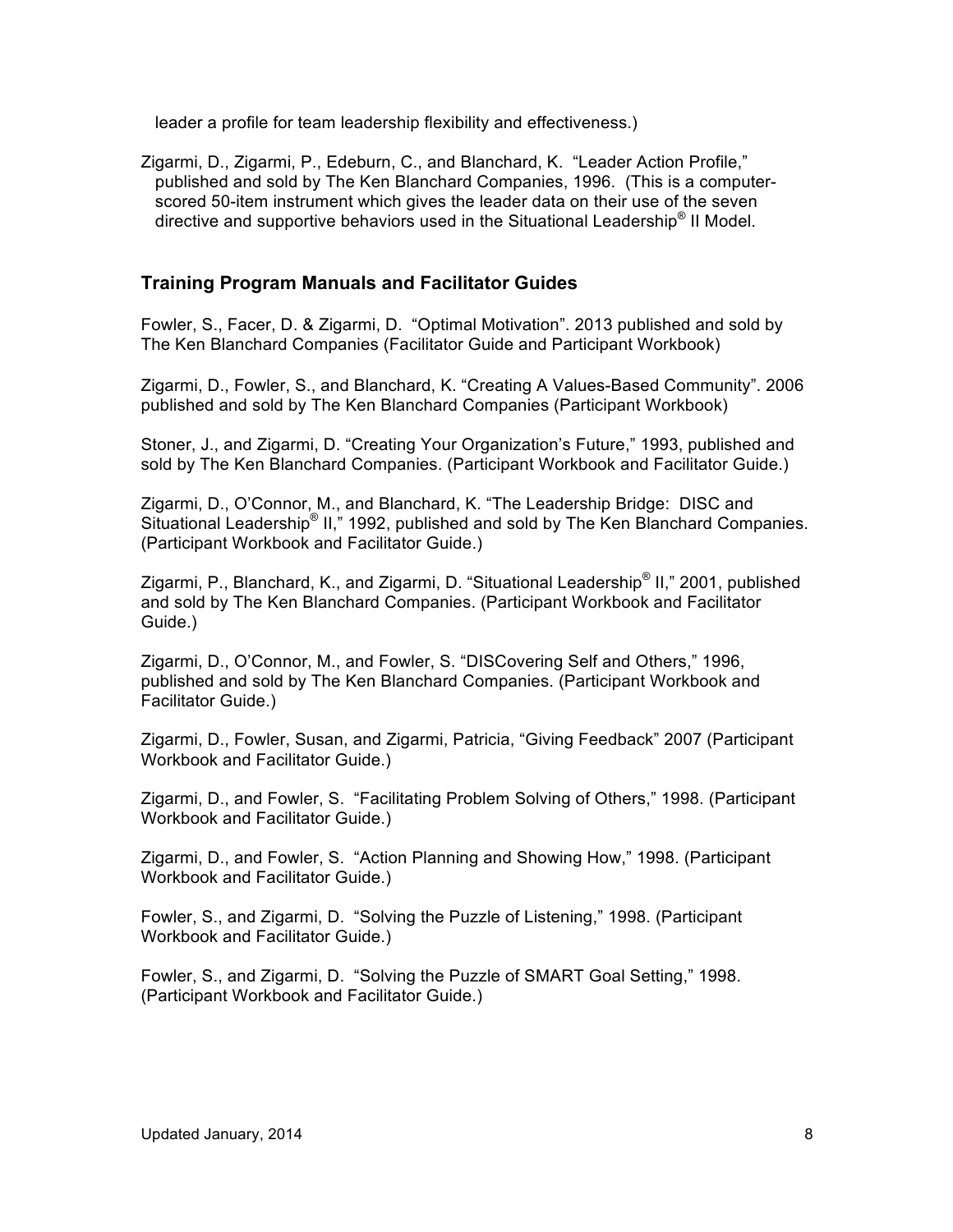# **PROFESSIONAL EXPERIENCE**

#### **Present Positions – 1981 – Present**

President and Co-Owner, Zigarmi Associates, Inc., Poway, California.

§ Serve as the president of this consulting company, incorporated since 1981. The company creates and produces consulting services and training products for managers/leaders in a variety of organizations.

Founding Associate and Director of Research for the Ken Blanchard Companies, Escondido, California

- § Coordinate all research efforts to establish the validity and reliability of Blanchard products, models, and concepts.
- § Support the research efforts in Blanchard to measure Level 3/4 impact in our customers' companies.
- § Coordinate and facilitate numerous graduate student studies done with the Situational Leadership® II Model. Have served on numerous doctoral committees as an ad hoc member.
- **•** Train thousands of managers on Situational Leadership<sup>®</sup> II, Building High Performing Teams/Teamworking, Creating Your Organization's Vision, DiSC®, etc., in many of the Fortune 500 companies.
- Facilitate organizational development efforts to foster customer service, leadership, and quality improvement. Areas of special expertise include leadership development, performance management systems, team building, and visioning processes designed to support and enhance organizational effectiveness. Most of these organizational development efforts have resulted in long-term client partnerships and involve custom-developed work processes and products.

### **Past Work Experience**

Director, McGuffey Lab School, Assistant Department Chairman of Teacher Education, and Associate Professor, Miami University, Oxford, Ohio, 1976-81.

- § Served as a full-time administrator of the McGuffey Lab School with primary responsibility for the day-to-day operations of the school. This involved scheduling, supervision of all personnel and procedures, caring for the physical plant, and administering the budget.
- Actively led the faculty in identifying appropriate program thrusts that were complementary to the goals and objectives of the School of Education and Miami University.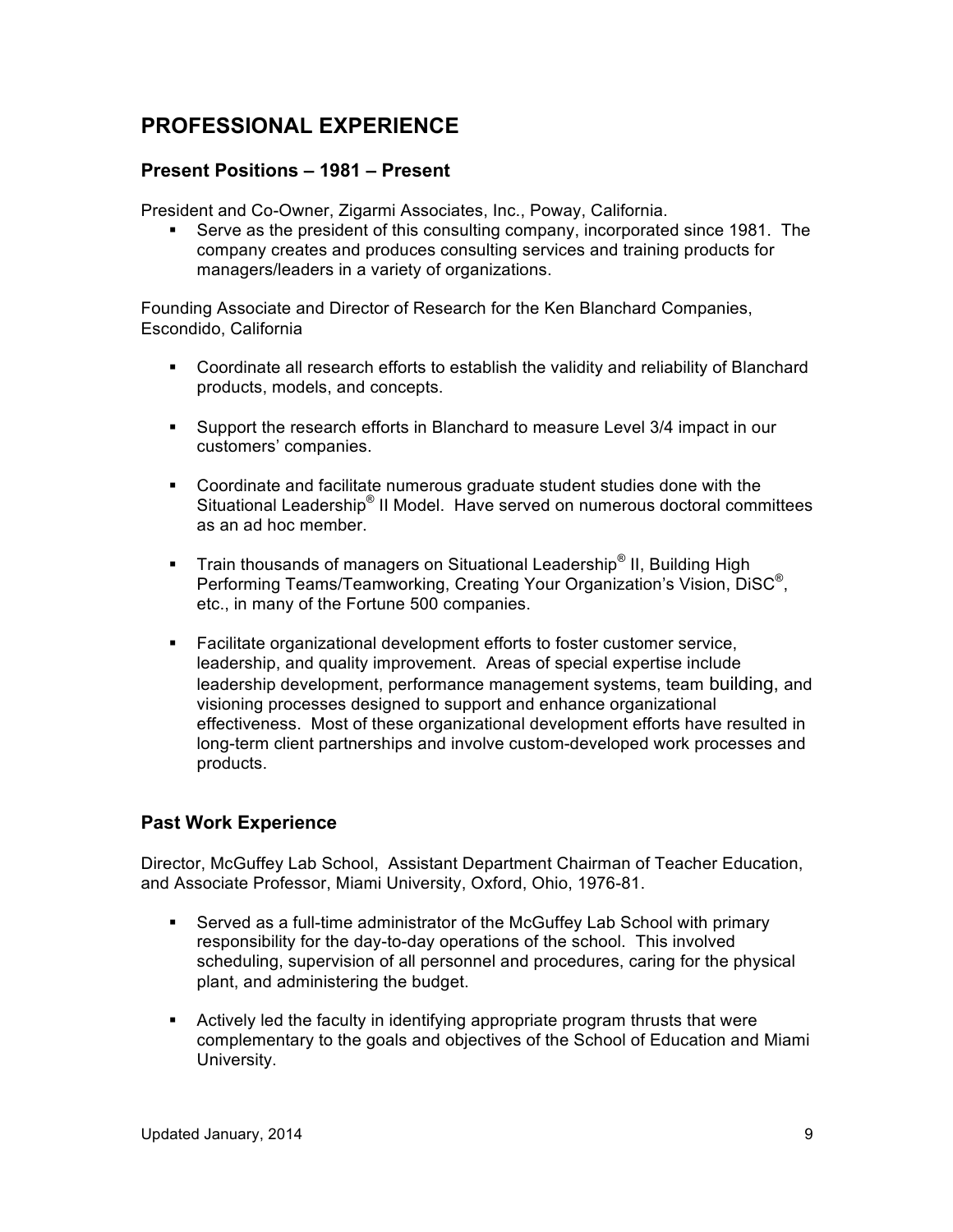- § Development of continuous improvement strategies for both programs and personnel through systematic evaluation of both of these areas.
- § Took a leadership role in demonstrating and promoting research, instructional materials development, and innovative education.
- **EXECT** Actively sought and secured funding for research and innovation within the McGuffey School.
- § Conducted, assisted with, and published research studies done at the Lab School.
- Represented the McGuffey Lab School to public groups such as parents, community and professional organizations, other public and private schools, and to the university itself.
- § Was in contact with professional organizations representing laboratory schools for the purpose of learning trends in research, exchanging ideas, and conducting conferences on innovation.
- Served as Assistant Chairperson in the Department of Teacher Education. Served as a member of the Departmental Cabinet, which formulated policy for the department.
- Assisted in the recruitment and selection of master teachers.
- § Recommended and selected personnel to serve on essential committees within the school, the department, and the university.

State Director, E.S.E.A.Title III, State of South Dakota, 1974-76.

- Reported to the Assistant Superintendent for Curriculum and Instruction in the State Department of Education. Routinely involved in decisions affecting policymaking and planning for elementary and secondary education in the State of South Dakota. Principle administrative responsibilities included:
	- $\circ$  The application of research to educational problems in South Dakota schools.
	- o The development and selection of innovative projects for South Dakota schools.
	- o Assisting local school districts in conceptualizing and writing grant proposals.
	- o Chairing the State Title III Advisory Board.
	- $\circ$  The development and administration of the State's Title III plan.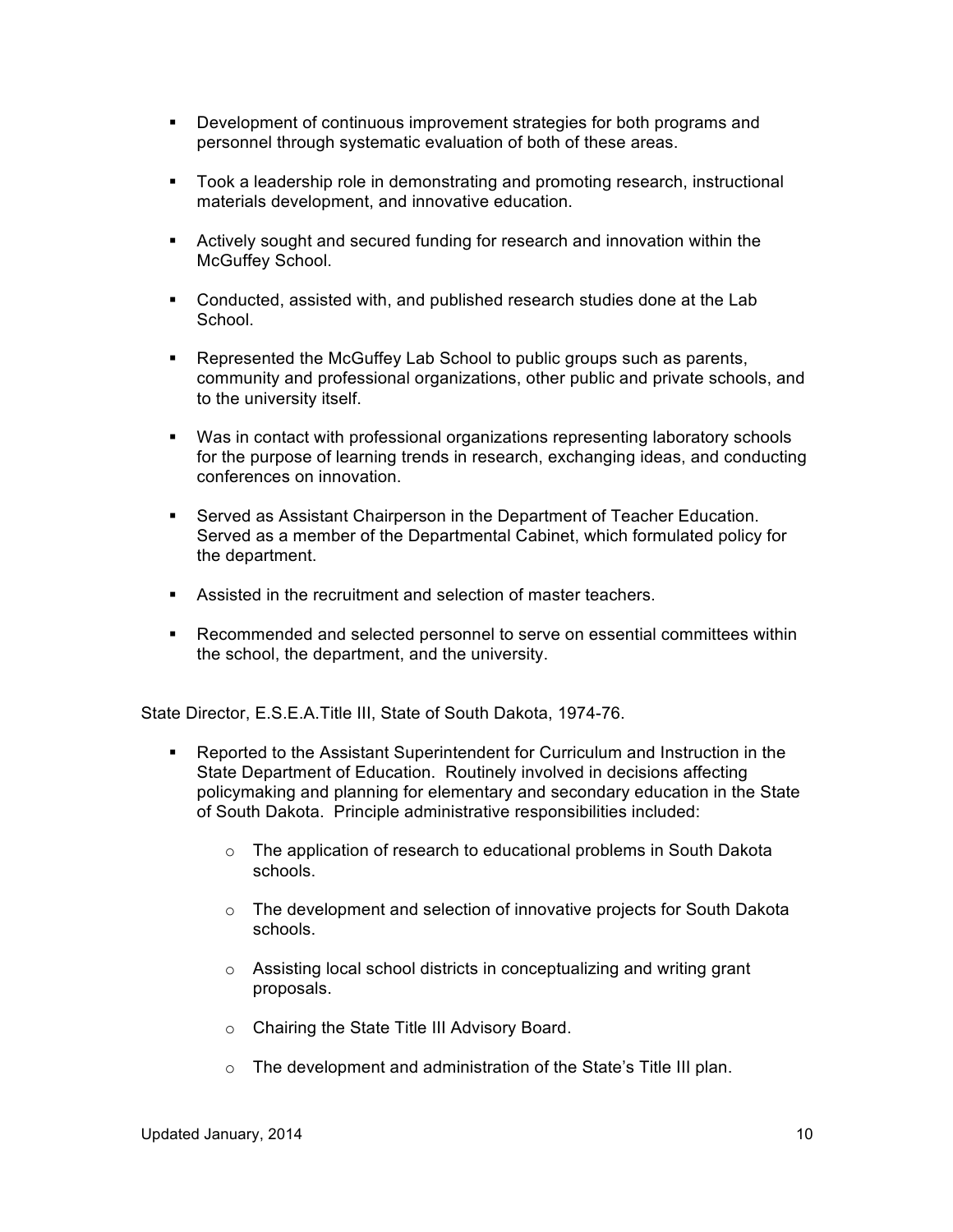- $\circ$  Formulation of a process of evaluation to assess the impact of Title III projects in local schools.
- o Management of the Title III staff (four professionals and two clerical staff members) and budget (\$980,000), including budget negotiations for grant awards to local schools.
- o The dissemination of information about Title III to schools, other State agencies, and educational associations through brochures and staff development programs.
- o Sponsorship and promotion of a State IGE (Individually Guided Education) effort for elementary and secondary schools in South Dakota.

State Right-to Read Chairman, South Dakota, 1975-76

- Chaired the State Task Force, which was responsible for developing the criteria for assessing local reading programs
- Served as an advisor to college and university faculty members who were developing modules for training administrators in the areas of reading and management development.

## **RESEARCH EXPERIENCE**

#### **Current**

Currently, as Director of Research and Development for The Ken Blanchard Companies, I have conducted and authored several studies to establish the reliability and validity of various assessment/survey instruments (see sample publications). As well, I have contributed to several impact studies with corporations to assess the benefits of Situational Leadership®. Finally, I have advised several graduate students, both masters and doctoral candidates, who have conducted research on Situational Leadership<sup>®</sup>. I have also served on several doctoral committees at various universities such as USD, and Alliant University.

### **At Miami University**

■ As Director of McGuffey Laboratory School, aided others in the conceptualization, implementation, and dissemination of approximately 19 research projects and studies conducted at the McGuffey Lab School. These studies, conducted by faculty members and graduate students, ranged in topics from bio-feedback training with hyperactive children to sentence combining in language arts activities for fourth graders. Miami University, 1976-81.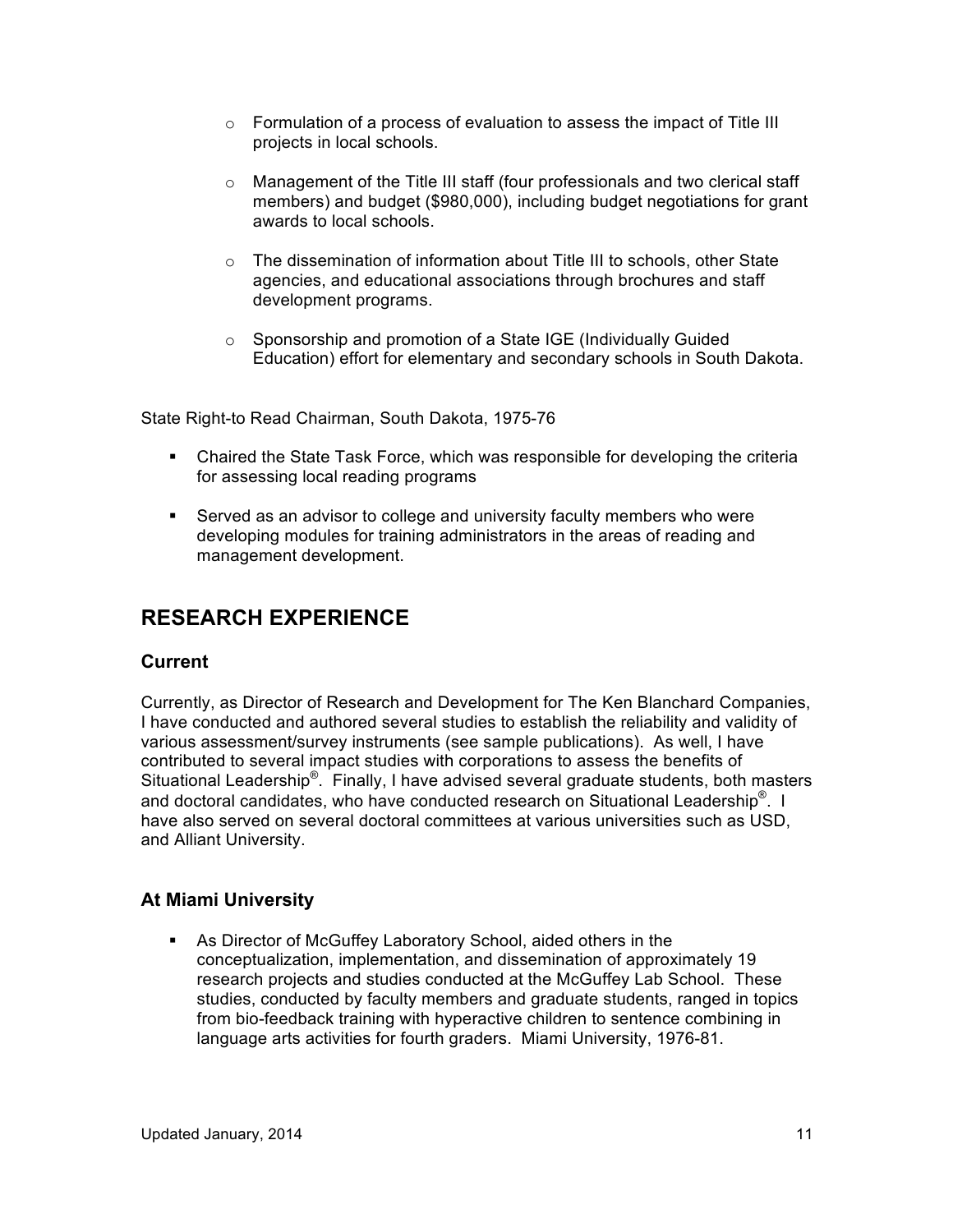- § Under a grant from the Scripps Howard Gerontological Foundation, conducted a research study to determine changes in attitudes and knowledge that occurred in treatment group students as a result of a five-week interdisciplinary unit on aging.
- § Under a grant funded jointly by NIE and the Ford Foundation, conducted a research study with school administrators to understand the "pros and cons" of operating a teacher center from their perspective.

### **At the University of Massachusetts**

- § Through a research assistantship in the Mental Health Clinic, developed an instrument for community mental health staff members to use in self-evaluation
- Received a Dissertation Year Fellowship to conduct a year-long study of the university president's role as a boundary person or mediator between external and internal pressures on the university. This ethnographic study helped me acquire an understanding of almost all aspects of higher education. University of Cincinnati, 1972-73.
- Through a research assistantship, conducted research to investigate the reasons why rural and urban poor do not use governmental medical and dental facilities

### **TEACHING EXPERIENCE**

#### **College-Level Teaching**

- Adjunct Professor, 1999-present. Teach two courses, "Self-Preparation for Leadership," and "Leadership in the Future" in the Master of Science in Executive Leadership at The University of San Diego.
- § Appointed to a visiting professorship at USD for the academic year of 2007-2008. Six courses taught: four Business Ethics courses and two Business Communications courses.
- § Associate Professor, Foundations of Education, 1978-79. Taught courses on the "Sociological, Historical, and Philosophical Foundations of Education at Miami University in Oxford, Ohio.

### **Continuing Education Courses**

- § Taught a course on "The Management of Planned Change" at Rensallaer Polytechnique Institute in Hartford, Connecticut, 1971.
- § Taught a course on "The Historical, Sociological, and Philosophical Foundations of Education" at Cape Cod Community College in Barnstable, Massachusetts, 1970.